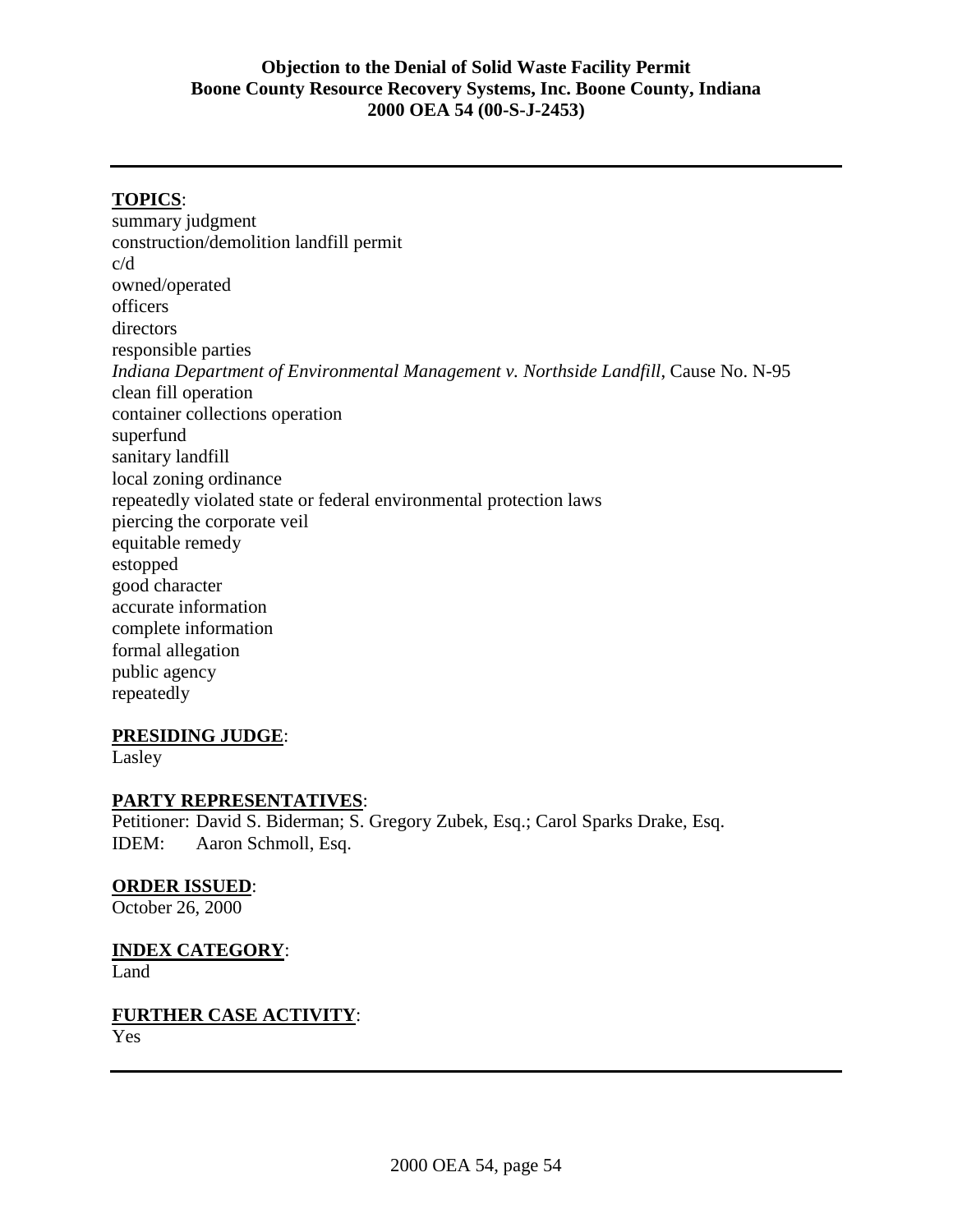| <b>STATE OF INDIANA</b>           | SS: | <b>BEFORE THE OFFICE OF</b><br>ENVIRONMENTAL ADJUDICATION |
|-----------------------------------|-----|-----------------------------------------------------------|
| <b>COUNTY OF MARION</b>           |     |                                                           |
| IN THE MATTER OF:                 |     |                                                           |
| <b>OBJECTION TO THE DENIAL OF</b> |     |                                                           |
| SOLID WASTE FACILITY PERMIT       |     |                                                           |
| <b>BOONE COUNTY RESOURCE</b>      |     | CAUSE NO. 00-S-J-2453                                     |
| RECOVERY SYSTEMS, INC.            |     |                                                           |
| <b>BOONE COUNTY, INDIANA</b>      |     |                                                           |

## **FINAL ORDER GRANTING IDEM'S MOTION FOR SUMMARY JUDGMENT**

#### **I. Statement of the Case:**

On January 5, 2000, Boone County Resource Recovery Systems, Inc. (BCRRS) filed for administrative review of an IDEM decision to deny its construction/demolition (c/d) landfill permit. After discovery and depositions, the Indiana Department of Environmental Management (IDEM) filed a Motion for Summary Judgment. BCRRS filed its response on August 18, 2000 and IDEM filed its reply on September 5, 2000. A three day hearing is currently set for November 1, 2 and 3, 2000.

#### **II. Issue:**

The issue in this case is whether IDEM properly denied BCRRS's application for a c/d landfill permit.

#### **III. Undisputed Facts:**

The Environmental Law Judge finds the following facts undisputed:

- 1. Northside Sanitary Landfill, Inc. (NSLI) was owned by Jonathan Bankert, Sr., Jonathan Bankert, Jr., Cindy Russell, Robert Bankert, Gregory Bankert and Kathryn Bankert. Jonathan Bankert, Jr., Cindy Russell and Kathryn Bankert were either officers or directors for NSLI.
- 2. NSLI operated the Northside Sanitary Landfill. The landfill was shut down in 1991 and its assets were disposed of by court order.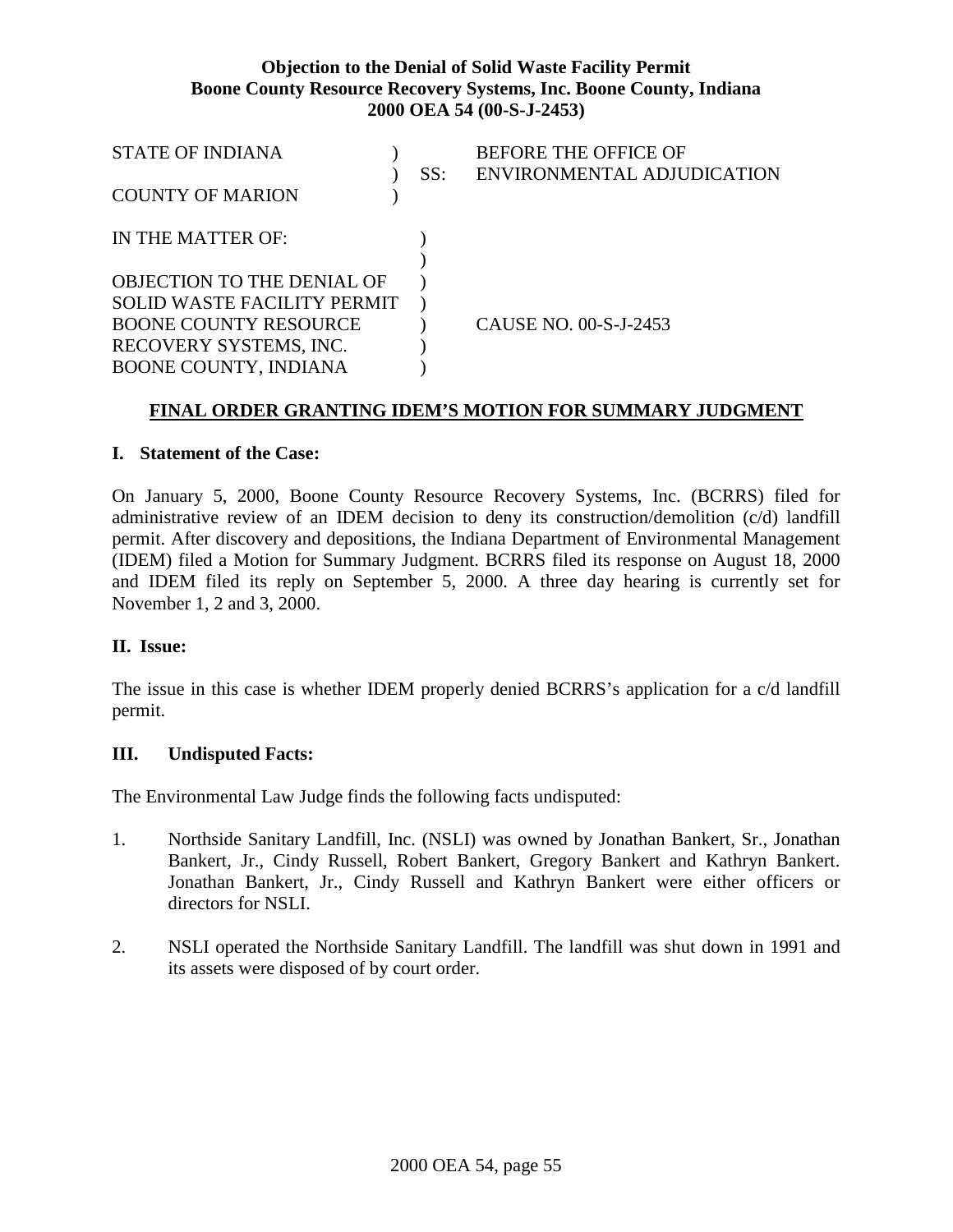- 3. On February 2, 1987, the Solid Waste Management Board issued Findings of Fact, Conclusions of Law and Order in Indiana Department of Environmental Management v. Northside Sanitary Landfill, Inc., Cause No. N-95. The decision concludes, in part, that "due to the business practices, waste management techniques, and operational practices on the permitted landfill site, the nature of the substances placed on or disposed of in it, and the nature of the surface and subsurface in the area, a remedy is necessary in order to reasonably protect the public health and environment." Final Order, page 73.
- 4. In addition, the order provides that it applies to "the parties' agents, successors, employees, servants and assigns, and to all other persons, firms or corporations acting through or on behalf of the parties." Final Order page 104.
- 5. In 1983, Bankert Farms, Inc. (BFI) was formed and was owned by Jonathan Bankert, Jr., Cindy Russell, Robert Bankert, Gregory Bankert and Kathryn Bankert. All of the Bankert children served as either officers or directors for BFI.
- 6. BFI operated a clean fill operation north of the Northside Sanitary Landfill. BFI merged with BCRRS in 1997.
- 7. In 1988, BCRRS was formed and is owned by Jonathan Bankert, Jr., Cindy Russell, Robert Bankert, Gregory Bankert and Kathryn Bankert. All of the Bankert children serve as either officers or directors for BCRRS.
- 8. BCRRS operated a container collection system in Boone County for more than ten years. It only began landfilling operations when it merged with BFI in 1997.
- 9. On June 5, 1992, the trustees of the Northside Sanitary Landfill (trustees) filed a Verified Application for Preliminary Injunction against BFI, BCRRS, Patricia Bankert, Jonathan Bankert, Jr., Cynthia Russell, Robert Bankert and Gregory Bankert. The Boone County Superior Court, on August 29, 1992, entered Findings of Fact, Conclusions of Law and Order of Preliminary Injunction enjoining the parties from placing "clean" or "non-clean" solid waste on the land they own in Boone County. The court specifically held: "The operation of the Parcel 26 Landfill has and will continue to specially harm the plaintiffs interests in real property, both by delaying and making more costly the design, construction and completion of the Superfund remedy a the Northside Sanitary Landfill." Additionally, the court found that BFI had placed solid waste on land, which constituted the operation of a "sanitary landfill" and such operation was prohibited by a local zoning ordinance. Injunction pages 6-7.
- 10. On September 15, 1998, the trustees filed a Petition for Administrative Review of an IDEM decision to grant BCRRS a c/d landfill permit. Objection to the Issuance of Solid Waste Facility Permit #FP-06-07, Boone County Resource Recovery Systems, Inc., Cause No. 98-S-J-1994. This office entered an order granting summary judgment in favor of the trustees, concluding BCRRS had obtained the permit in violation of the Good Character and Financial Statement statutes.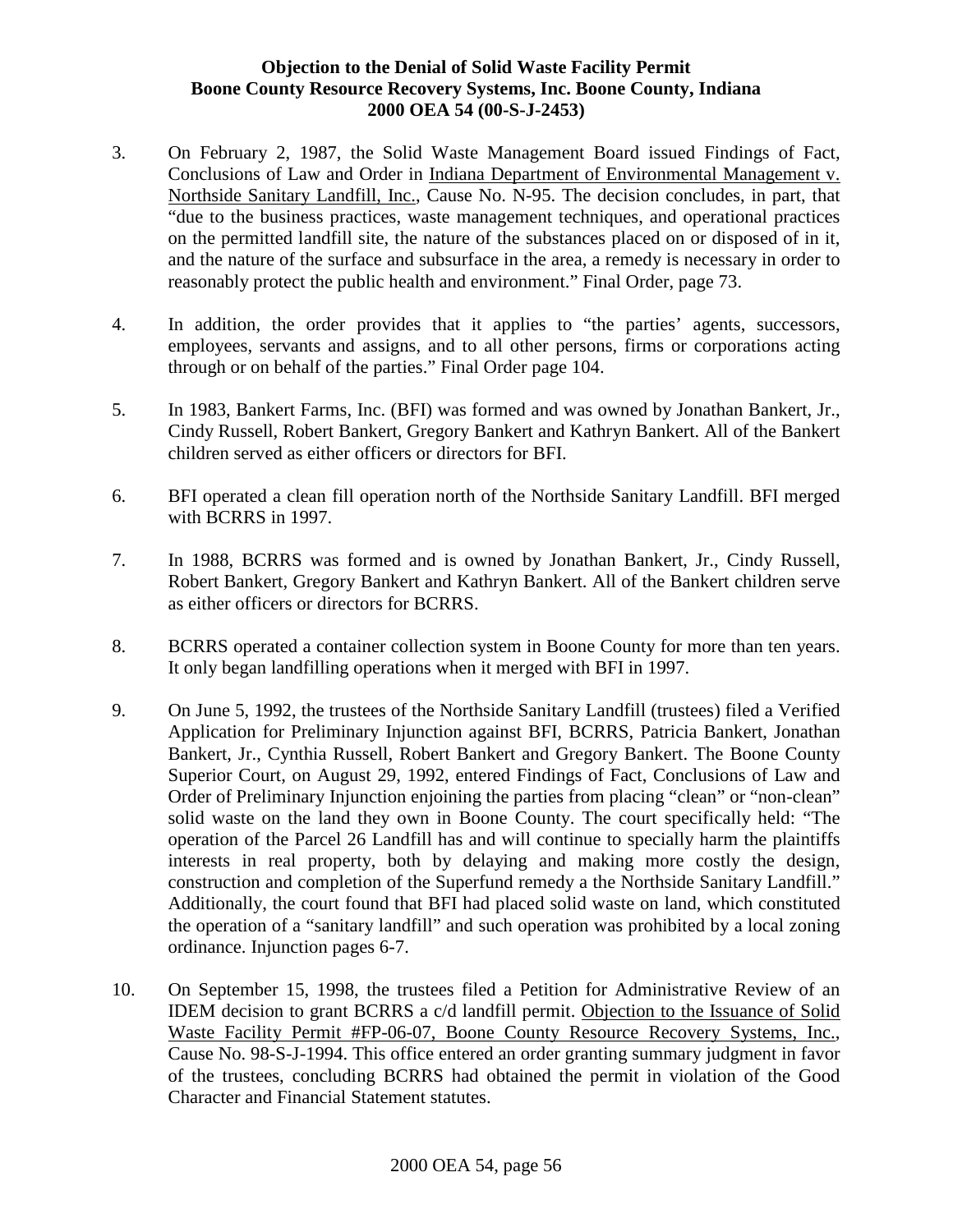- 11. On December 31, 1998, BCRRS again applied for a c/d landfill permit.
- 12. On December 22, 1999, IDEM denied the permit application because "the applicant or a responsible party has knowingly and repeatedly violated state or federal environmental protection laws...." In addition, the denial also states that "the applicant has a repeated history of repeated violations of the Environmental Protection Acts" and that the commissioner has revoked the applicant's previous permit to operate.
- 13. BCRRS appealed timely the final decision by IDEM denying its permit application.
- 14. Bruce Palm is a duly authorized designee for the Commissioner of IDEM.
- 15. Nothing in the statute or regulations requires personal knowledge on the part of the Commissioner of IDEM or her designee in order to deny a permit application if she finds that an applicant or responsible party knowingly and repeatedly violated environmental laws.
- 16. Piercing the corporate veil is an equitable remedy. This office does not have the authority to exercise equitable principles. *See*, Ninth Avenue Remedial Group. et al.. v. Allis-Chalmers Corporation. et al., 195 B.R. 716, 727 (N.D. Ind. 1996) ("the successor doctrine is derived from equitable principles. . . ") and Winkler v. G. Reed and Sons. Inc., 638 N.E.2d 1228, 1232 (Ind. 1994) ("when a court exercises its equitable power to pierce a corporate veil. . . ...
- 17. IDEM is estopped from arguing that it revoked BCRRS' permit. During the administrative litigation in Cause No. 98-S-J-1994, counsel for IDEM filed a statement indicating that it believed the permit issued was "*void ab initio*." Therefore, IDEM cannot now argue it revoked the permit, especially since it was declared void.
- 18. Because the 1998 permit was declared void, BCRRS cannot rely on the Good Character analysis completed by IDEM.

#### **IV. Discussion:**

IDEM moves for summary judgment because it believes BCRRS and its responsible parties have a history of noncompliance with the environmental laws. It cites three examples in support of this proposition. First, it contends that the responsible parties were involved with the operations of the Northside Sanitary Landfill, which is now a Superfund site. These same responsible parties were also involved with BFI's "clean fill" site, which was enjoined by the Boone County Superior Court. Second, IDEM argues that BCRRS was also responsible for the operations at the Northside Sanitary Landfill and BFI's "clean fill" site. It also believes that BCRRS has evidenced an inability or unwillingness to comply with state environmental laws. Third, IDEM states that since it revoked BCRRS's permit in 1998, it was appropriate to deny BCRRS's current c/d landfill application.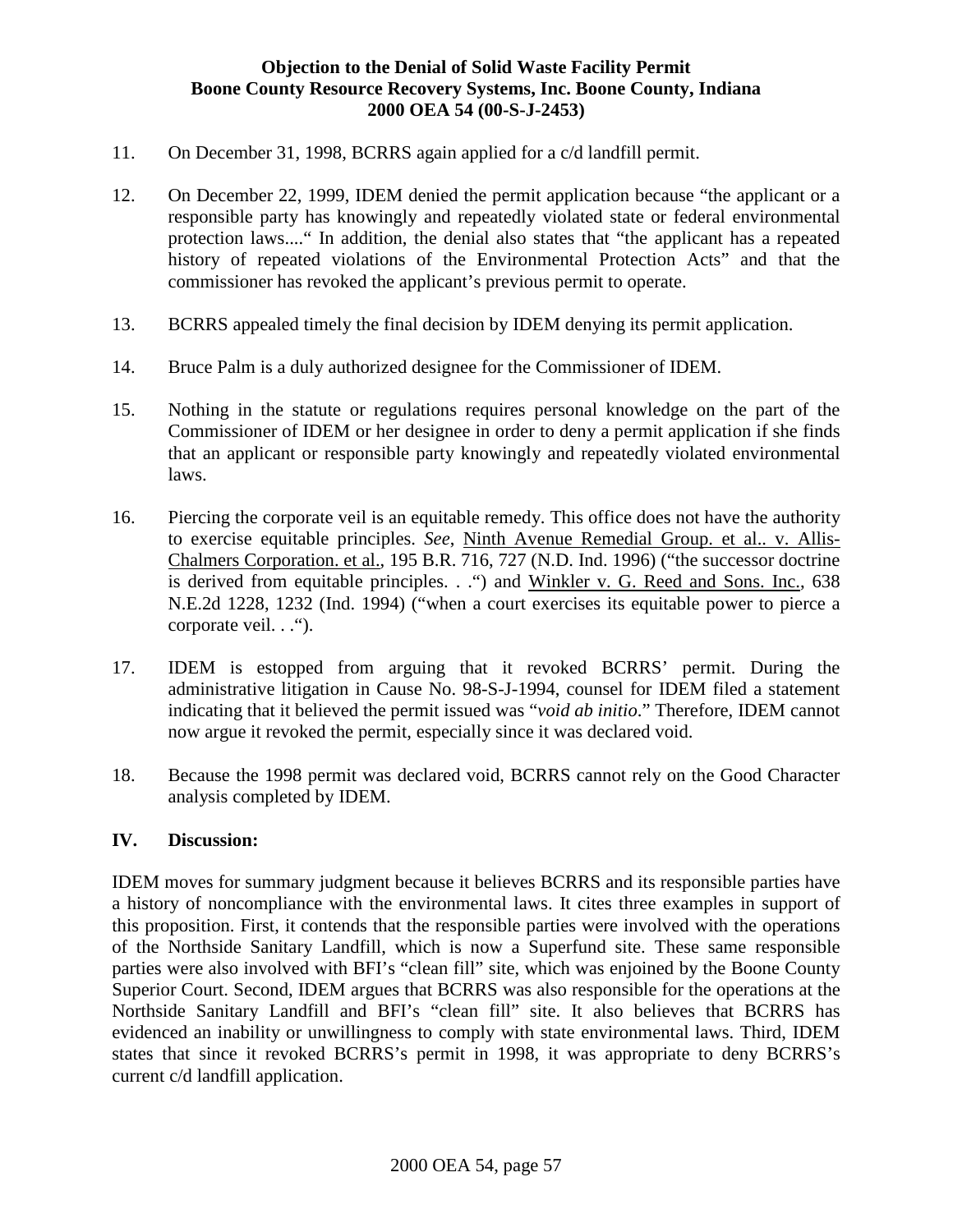BCRRS counters the above arguments first with an argument that IDEM failed to properly designate its evidence for summary judgment and second, with the argument that neither BCRRS or its responsible parties are successors for either NSLI or BFI. Furthermore, BCRRS also notes that neither IDEM nor the Environmental Protection Agency (EPA) ever cited BCRRS or its responsible parties for knowing and repeated violations of the state environmental laws. It urges the Environmental Law Judge to deny the Motion for Summary Judgment because (1) the violation in the Johnson case only relates to a zoning violation, (2) IDEM once before approved BCRRS's good character, (3) the denial of BCRRS's current application was by the Assistant Commissioner, and (4) IDEM did not revoke a valid permit issued to BCRRS.

For the following reasons, IDEM's motion must be granted. BCRRS and its responsible parties failed to provide accurate information, regarding each's history, in their Good Character Disclosure Statements. If such information had been provided, it is clear that the Commissioner of IDEM, or her designee, could conclude BCRRS, and its responsible parties, has a history of noncompliance with the environmental laws.

# **A. The Bankert Children and BCRRS Did Not Submit Complete Information**

While not specifically addressed in IDEM's Motion for Summary Judgment, it is clear after reviewing the pleadings and exhibits in this matter, that the Bankert children and BCRRS failed to include important information in their Good Character Disclosure Statements. The Good Character Law provides:

Before an application for the issuance, renewal, transfer, or major modification of a permit described in IC 15-15-1-3 may be granted, the applicant and each person who is a responsible party with respect to the applicant must submit to the department:

- (1) a disclosure statement that:
	- (A) meets the requirements set forth in section 3(a) of this chapter; and
	- (B) is the executed under section 3(b) of this chapter; or
- (2) all of the following information:...
	- (B) A description of all judgments that:
		- (i) have been entered against the applicant or responsible party in a proceeding described in section  $3(a)(3)$  of this chapter; and
		- (ii) have imposed upon the applicant or responsible party a fine or penalty described in section  $3(a)(3)(A)$  of this chapter...

Indiana Code § 13-19-4-2. The information in subsection  $3(a)(3)$  states:

A description of all civil and administrative complaints against the applicant or responsible party for the violation of any state or federal environmental protection law that:

- (A) have resulted in a fine or penalty of more than ten thousand dollars (\$10,000) within five (5) years before the date of the submission of the application; or
- (B) allege an act or omission that:
	- (i) constitutes a material violation of the state or federal environmental protection law; and
	- (ii) presented a substantial endangerment to the public health or the environment...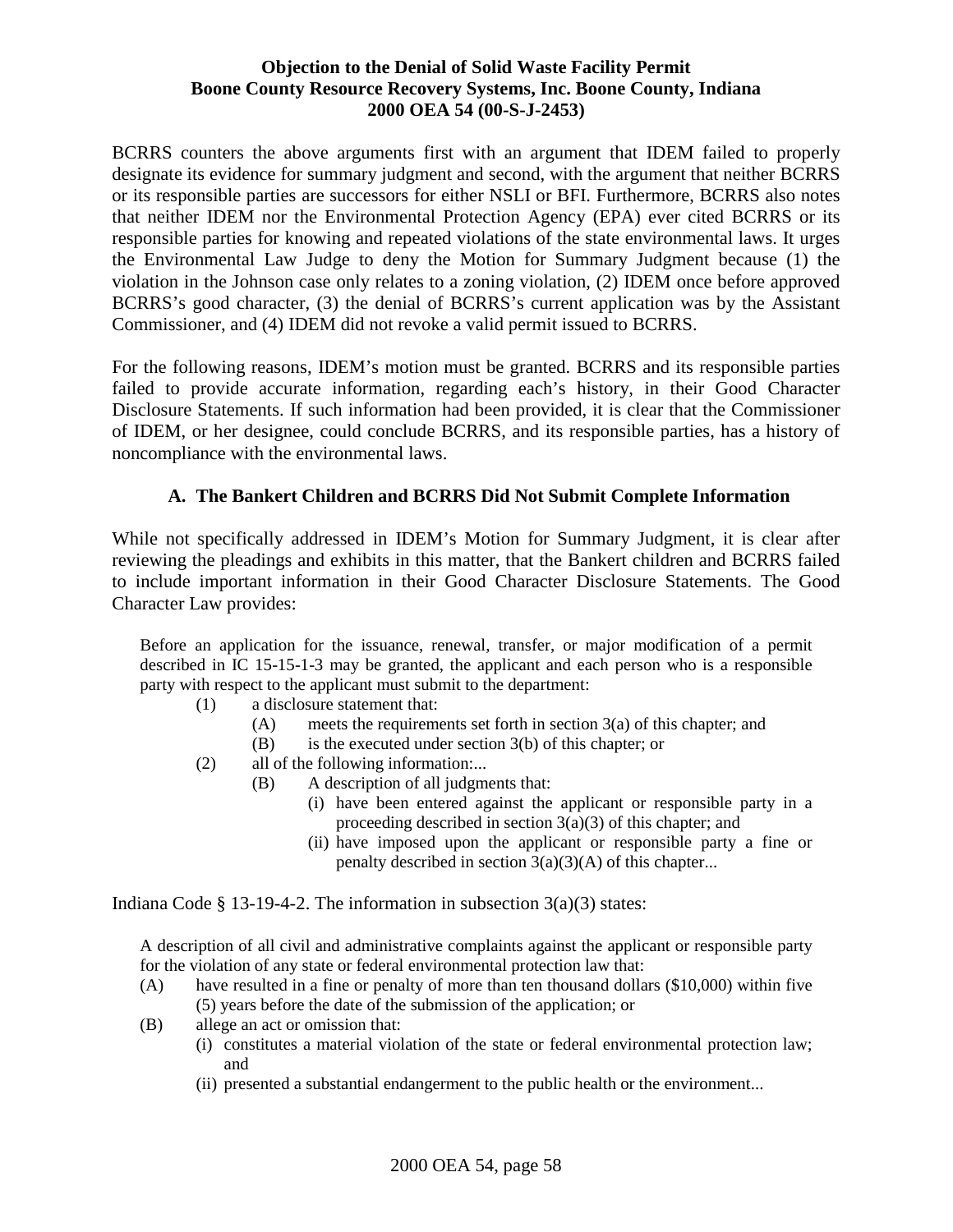Ind. Code § 13-19-4-3. Under the above provisions, an applicant or responsible party can either disclose all judgments entered against them that imposed a fine or penalty OR disclose all civil and administrative complaints filed against them, which alleged a violation of state environmental law. In this case, both BCRRS and the Bankert children have had civil and administrative complaints filed against them, and yet, none of the parties revealed this in their Good Character Disclosure Statements.

The dictionary defines a complaint as "a formal allegation against a party." MERRIAM WEBSTER'S COLLEGIATE DICTIONARY 235 (10th ed. 1993). Here, there have been two formal allegations filed against the Bankert children. First, in Indiana Department of Environmental Management v. Northside Sanitary Landfill. Inc., Cause No. N-95, the Solid Waste Management Board entered an order against NSLI. The order specifically provides "the provisions of this Order shall apply to the parties' agents, successors, employees, servants and assigns, and to all other persons, firms or corporations acting through or on behalf of the parties." Final Order page 104. At the time this order was entered, Jonathan Bankert, Jr., Cindy Russell and Kathryn Bankert all served as either directors or officers in NSLI. Affidavit of Cindy Russell. Greg Bankert was a foreman for the landfill before 1989 and has served as operations manager since 1989. Greg Bankert Deposition page 21. Robert Bankert was an employee of NSLI. Robert Bankert Deposition page 8. Thus, each of the Bankert children either had responsibility for and/or were employed by NSLI. In their defense, the Bankert children complain they never had "decision-making" authority in NSLI. Such a claim, however, is completely self-serving because there are no documents to support it. When many of the facts "about which there is uncertainty were peculiarly within the knowledge of the appellant, [then] such a situation may give rise to an inference that if these had been fully disclosed they would have been unfavorable." Morris v. Buchanan, 44 N.E.2d 166, 169 (Ind. 1942).

Along with requiring the responsible parties to comply with the terms of the order, it also concludes there were material violations of the environmental statutes. Specifically, it states "the NSL permitted site continues to release and threaten to release chemicals to the surface and groundwater so as to significantly impair, threaten and pollute the environment of the State of Indiana in violation of IC 13-1-3-8 and 13-7-4-1(a), (b) and (f)." Final Order page 72. It also found a substantial endangerment to the environment. Final Order page 73. Thus, the final order should have been included on the Bankerts disclosure form and IDEM has carried its burden of demonstrating, at the time this order was entered, that at least four of the Bankert children were responsible parties in NSLI and one was an employee of NSLI. The burden then shifted to the Bankerts to present evidence refuting IDEM's claim. No such evidence was offered.

Second, in Keith Johnson. e*t al*. v. Bankert Farms. Inc., Boone County Resource Recovery Systems. Inc.. Northside Sanitary Landfill, Inc., Patricia Bankert, Jonathan W. Bankert. Jr., Cynthia A. Russell, Robert Bankert And Gregory Bankert. Boone County Superior Court, Cause No. 06D01-9205-CP-145, the trustees filed suit against BCRRS and the Bankert children for operating a landfill without proper zoning. The court entered an injunction against the Bankert children and BCRRS. The trial court held that BFI received solid waste and operated a sanitary landfill. All of the Bankert children were responsible parties for BFI. In addition, this finding is credible evidence on the issue of violating state environmental protection laws.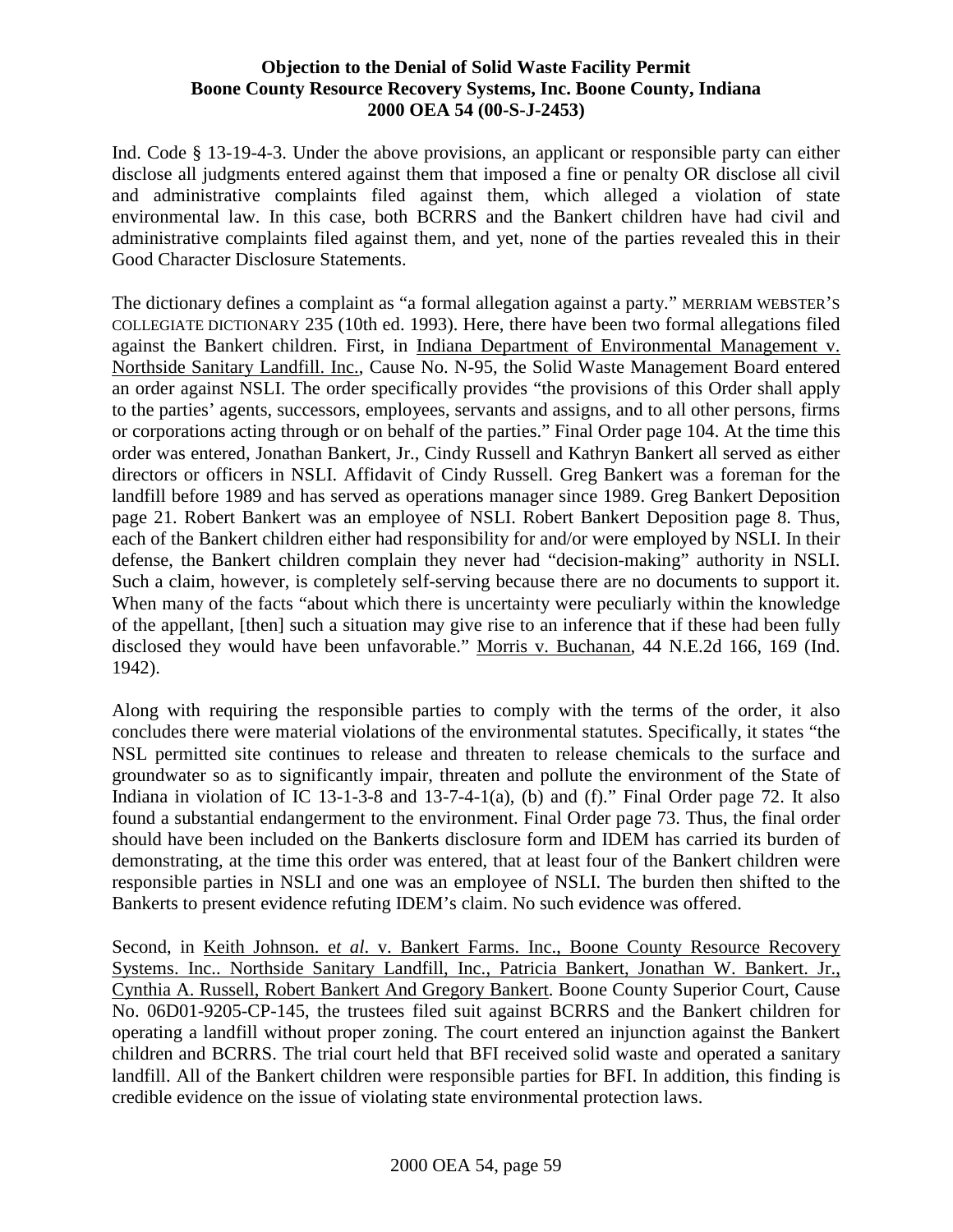329 IAC 10-11-1(a) prohibits the operation of a sanitary landfill without a permit. The state definition of solid waste and sanitary landfill are identical to the definitions considered by the trial court judge. Furthermore, the parties involved in this case are almost identical to the parties involved in the injunction proceedings (the exception being Patricia Bankert). This is a classic case of collateral estoppel.

Generally, collateral estoppel serves to "bar a subsequent re-litigation of the same fact or issue where the fact or issue was necessarily adjudicated in a former suit." Tofany v. NBS Imaging Systems, Inc., 616 N.E.2d 1034, 137 (Ind. 1993). Basically, IDEM is attempting to assert offensive collateral estoppel in this case. Considerations for the application of offensive collateral estoppel are:

- (1) whether the plaintiff could have participated in the previous lawsuit,
- (2) whether the defendant had a full and fair opportunity to litigate the issue, and
- (3) whether it would be unfair to the defendant to apply the doctrine given the facts of the particular case.

*Id.* Another consideration is whether there was an incentive for the defendant to litigate the prior action, taking into account the interests at stake and whether the defendant was able to engage in discovery. *Id.* at 1039. First, it is true that IDEM could have participated in the Boone County case. But, a government agency is not the same as a private party when it comes to litigation. A public agency must take into account the cost of litigation and whether its interests will be represented in its absence. In fact, IDEM's interests were adequately represented by the trustees because they were able to obtain an injunction to prevent further waste disposal. Second, from the trial court's findings, the Bankerts did have a fair opportunity to litigate their case. Third, there was a strong incentive to litigate because it was alleged the BFI sanitary landfill would impact the remedy at the Northside Sanitary Landfill. If true, it could have cost the Bankerts millions to correct the harm. While not completely clear from the trial court's order, it seems extensive discovery was allowed as evidenced by the numerous depositions IDEM offered in support of its motion, which were all taken in the Boone County case. Hence, there would be no point to holding a hearing on this matter because the parties are the same and the testimony would be the same. No doubt the Bankert children already made the argument before the trial court that only a "few non-clean fill" items made it onto the site. The trial court, however, soundly rejected the argument. Accordingly, it would not be unfair for this tribunal to apply offensive collateral estoppel because the Bankerts and BCRRS had an opportunity to litigate the issue and the trial court still found there was a sanitary landfill on the site.

Therefore, the trial court's finding "constitutes" a material violation of state environmental protection laws because neither BCRRS or the Bankert children had a state permit to operate the sanitary landfill. Moreover, the trial court also found "the operation of the Parcel 26 Landfill has and will continue to specially harm the plaintiffs interests in real property, both by delaying and making more costly the design, construction and completion of the Superfund remedy a the Northside Sanitary Landfill." This finding certainly supports the conclusion that the parties' acts presented a substantial endangerment to environment. As a result, the Bankert children should have included this civil complaint in their disclosure statements.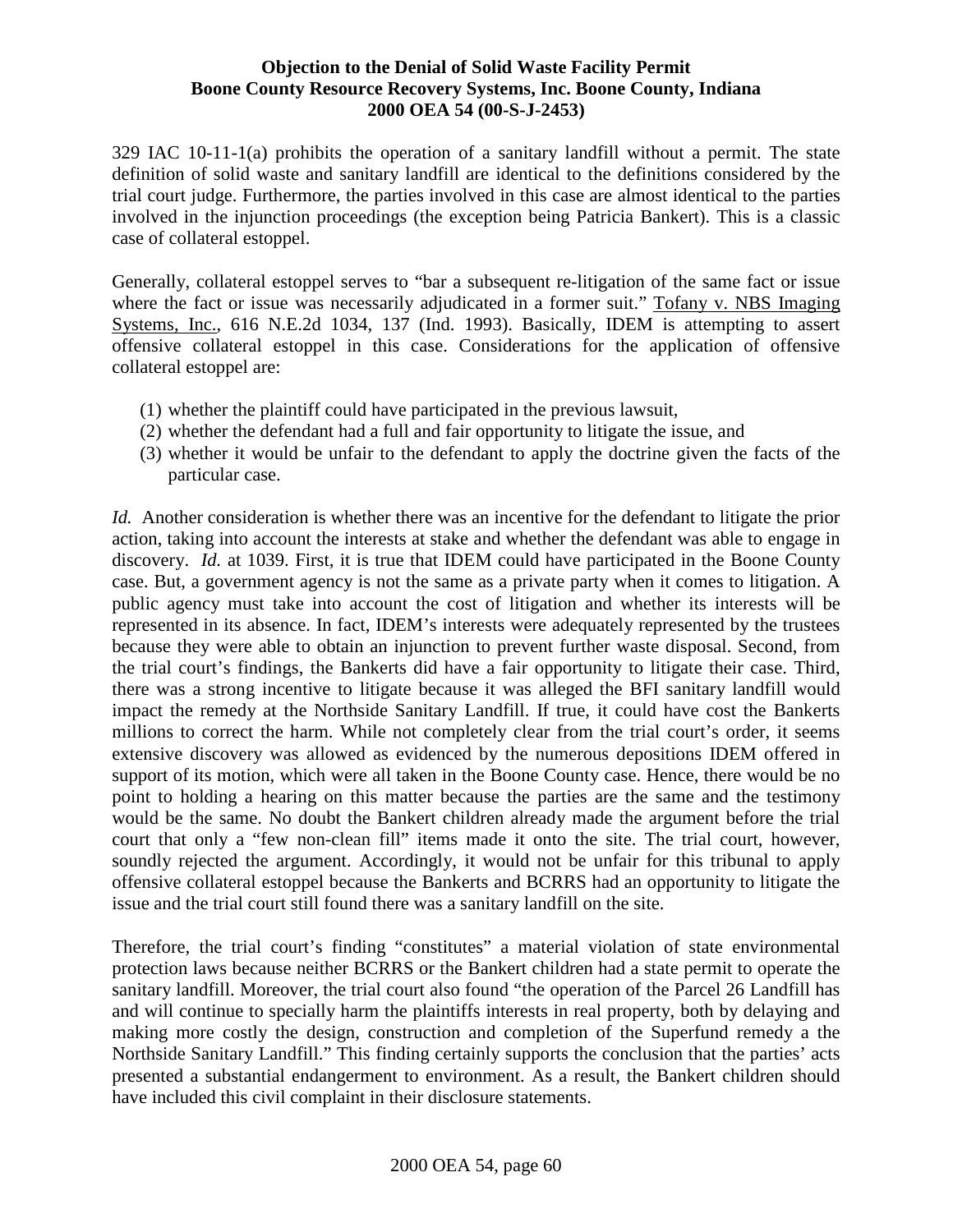Additionally, it is clear from the above analysis regarding the Johnson case that BCRRS should have also included the civil complaint in its disclosure statement as the applicant. It should have disclosed the administrative complaint filed against it by the trustees in Objection to the Issuance of Solid Waste Facility Permit #FP-06-07, Boone County Resource Recovery Systems, Inc., Cause No. 98-S-J-1994, filed on April 9, 1998. In that case, the trustees alleged BCRRS obtained its c/d landfill permit without disclosing its merger with BFI. The Environmental Law Judge agreed, and entered an order granting summary judgment in favor of the trustees. In the order, BCRRS was found to have illegally obtained the c/d landfill permit because it had not complied with the Good Character and Financial Statement statutes. These constitute material violations of state environmental protection laws. The legislature recognizes the importance of granting permits to individuals who will uphold the environmental laws of the state and have the financial ability to do so. Nothing presents a more substantial threat to the environment than to allow parties to operate a landfill when they have a history of not complying with the environmental laws. To hold otherwise would render those statutes meaningless. In short, IDEM is entitled to judgment as a matter of law because BCRRS and the Bankert children, as responsible parties, failed to comply, again, with the Good Character Statute by not disclosing that they had civil and administrative complaints filed against them.

# **B. IDEM Properly Denied BCRRS's Permit Application**

By enacting the Good Character Statute, the Indiana Legislature understood the need to investigate an applicant's or responsible party's background. Undoubtedly, this authority stems from the problem of abandoned landfill sites in Indiana. It addressed this problem by giving IDEM the authority to deny a permit application if the commissioner finds that:

- (2) a civil or administrative complaint described in section  $3(a)(3)$  of this chapter has been filed against the applicant or a responsible party within five (5) years before the date of submission of the application;. . . or
- (5) the applicant or responsible party has knowingly and repeatedly violated any state or federal environmental protection laws.

Ind. Code § 13-19-4-5. The Commissioner could find a violation of subsection (2) in this case because an administrative complaint had been filed against BCRRS within five years of it submitting an application. And, the Commissioner could easily conclude BCRRS and its responsible parties, the Bankert children, have knowingly and repeatedly violated state environmental protection laws. The "knowingly" element is satisfied because BCRRS and the Bankert children are charged with knowledge of the laws of this state, especially in the highly regulated field of solid waste management. *See*, Advisory Board of Zoning Appeals of City of Hammond v. Foundation for Comprehensive Mental Health, Inc., 497 N.E.2d 1089, 1093 (Ind.Ct.App. 1 986)("persons owning property within a state are charged with knowledge of relevant statutory provisions affecting the control or disposition of such property."). "Repeatedly" is simply defined as "again and again." MERRIAM WEBSTER'S COLLEGIATE DICTIONARY 991 (l0th ed. 1993). Here, both BCRRS and the Bankert children had more than one complaint filed against them. While BCRRS advocates limiting this subsection also to five years before submitting an application, no such limitation exists in the statute. Indeed, it would be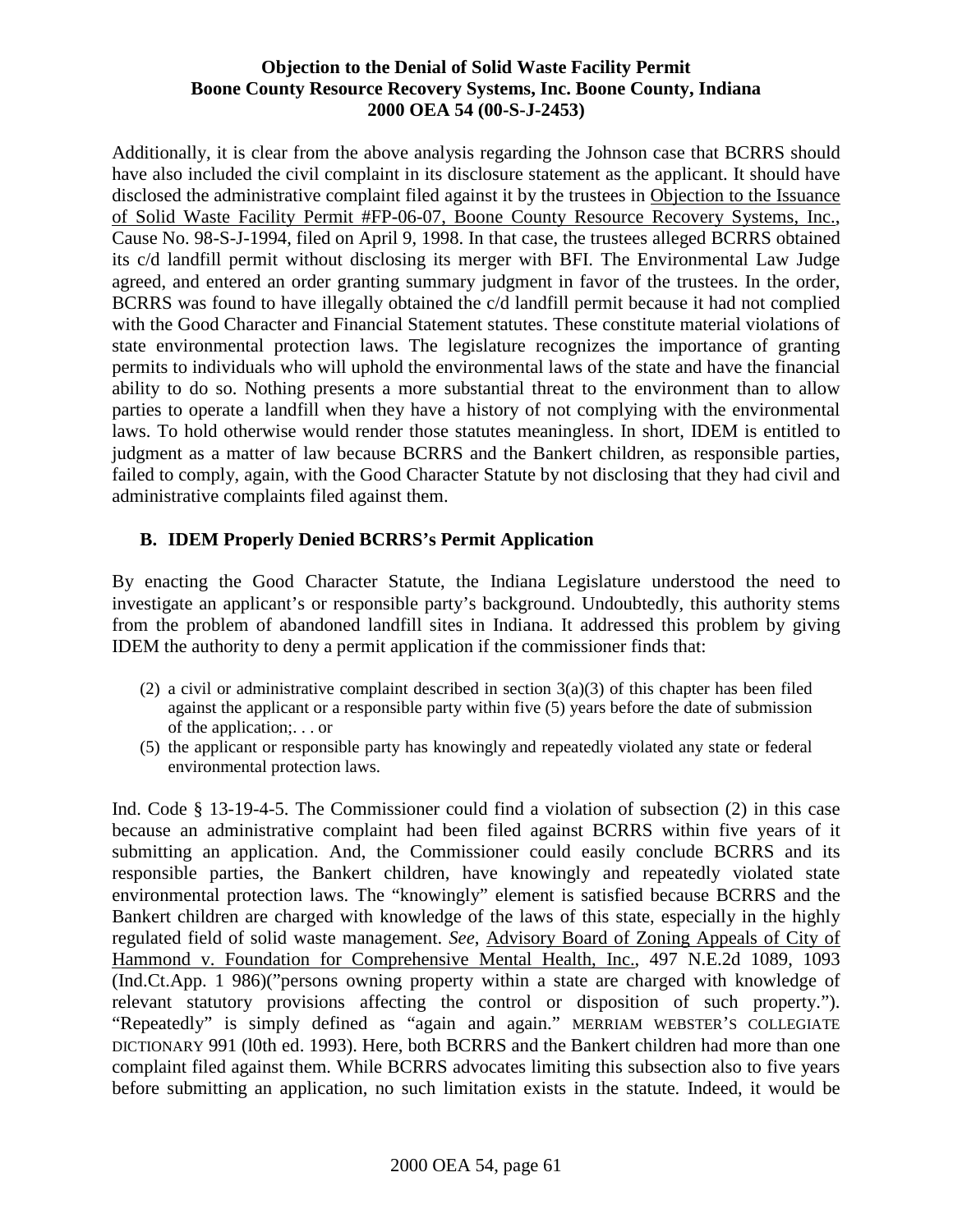myopic of IDEM to ignore the clear history of environmental noncompliance in this case. The fact that a party has not continuously violated the environmental laws makes no difference since it often takes many years for environmental damage to be discovered. The passage of time and the limits of technology should not work in a permit applicant's favor.

Likewise, IDEM appropriately denied BCRRS's application under 329 IAC 10-11-1(c)(3), which allows the commissioner to deny a permit application if the applicant "has a history of repeated violations of the environmental laws or regulations or material permit conditions that evidence an inability or unwillingness to comply with requirements of this article or a facility permit." BCRRS is the applicant in this case. As noted above, it has been found to have violated, on more than one occasion, the environmental laws. In fact, the violations in this case are essentially identical to the violations found in 1998; namely, a failure to provide complete and accurate information in its permit application. Based on this, it is plain to see how the Commissioner of IDEM concluded BCRRS had a history of repeated violations of the environmental laws that evidence an inability or unwillingness to comply with the requirements of the solid waste management laws.

Despite their arguments to the contrary, the Bankert children are responsible parties in at least three corporations, which all had civil and administrative complaints filed against them alleging violations of state environmental protection laws. The Bankerts could have included this information in their disclosure statements and characterized it in whatever way they felt was fair. By not including the information, unfortunately, they again violated the environmental laws and gave IDEM a reasonable basis for denying the permit application filed by BCRRS.

# **V. Conclusions of Law:**

The Environmental Law Judge concludes as a matter of law, based on the foregoing Undisputed Facts and Discussion, that:

- 1. Jonathan Bankert, Jr., Cindy Russell, Robert Bankert, Gregory Bankert and Kathryn Bankert are responsible parties for NSLI, BFI and BCRRS as the term is defined in md. Code 13-11-1-191;
- 2. Each Bankert had a duty to disclose the administrative and civil complaints filed against them pursuant to Ind. Code § 13-19-4-2 and 3;
- 3. BCRRS also had a duty to disclose the administrative and civil complaints filed against it pursuant to Ind. Code § 13-19-4-2 and 3;
- 4. the Commissioner of IDEM properly denied BCRRS's permit application pursuant to Ind. Code §13-19-5-2 and 5 and 329 IAC 10-1 1-1(c)(3); and
- 5. the Administrative Orders and Procedures Act does not require strict compliance with the Indiana Trial Rules of Procedure (Ind. Code §4-21.5-3-25(b)).